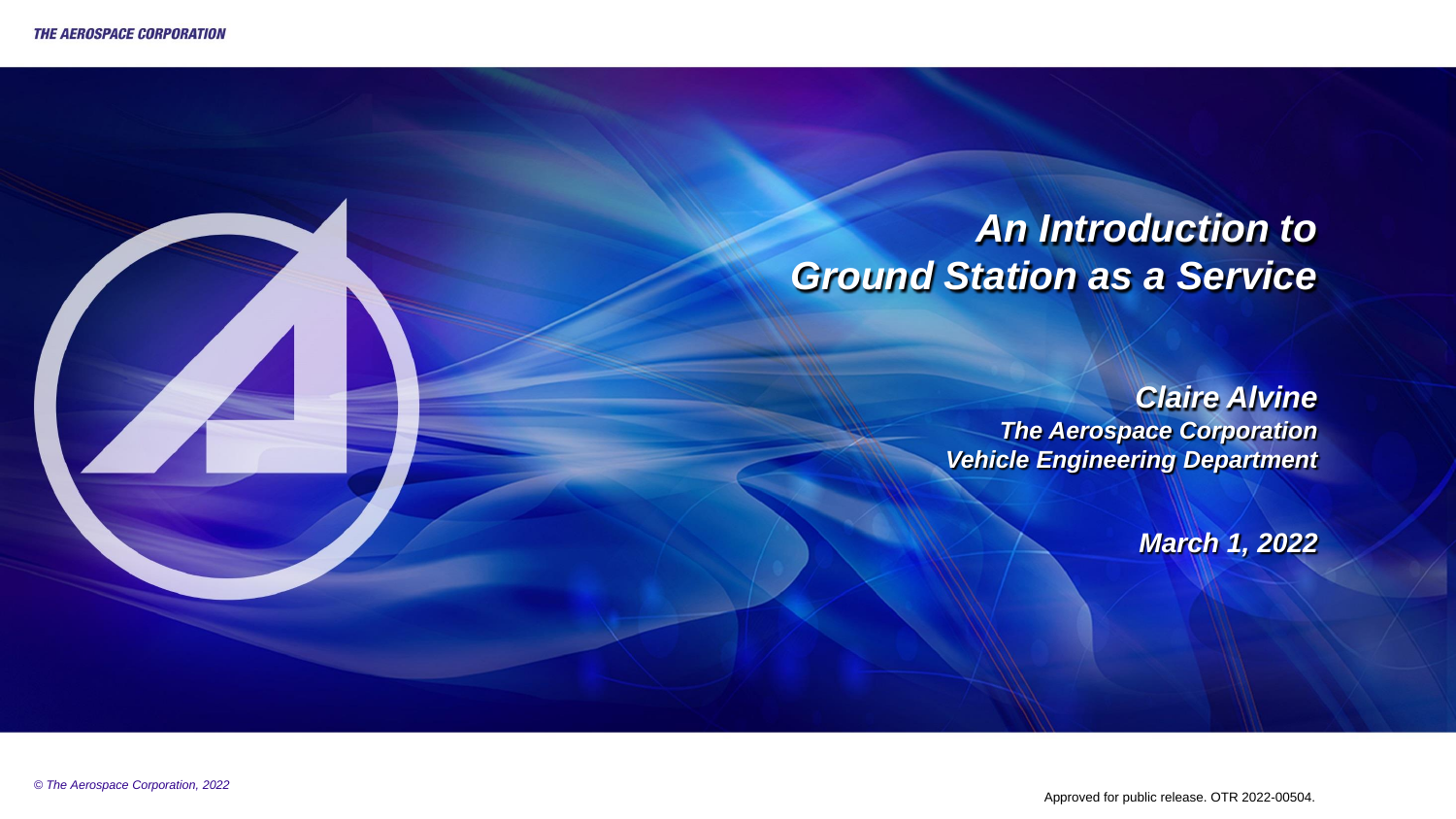## *What is Ground Station as a Service*

- •Ground Network Memberships: Cost-effective solutions are offered to smallsat users through commercial, government, and private networks. This presentation focusses on the commercial GSaaS providers.
- •GSaaS provides users with a global, fully-managed ground station network as a part of a subscription.
	- *The global nature of GSaaS services ensures access anywhere with an internet connection*
- •User maintenance includes scheduling contacts for uplink and data collection, all operation is covered by the GSaaS operator.
- •GSaaS providers may have access to highly specialized data conditioning services which may then be integrated with user networks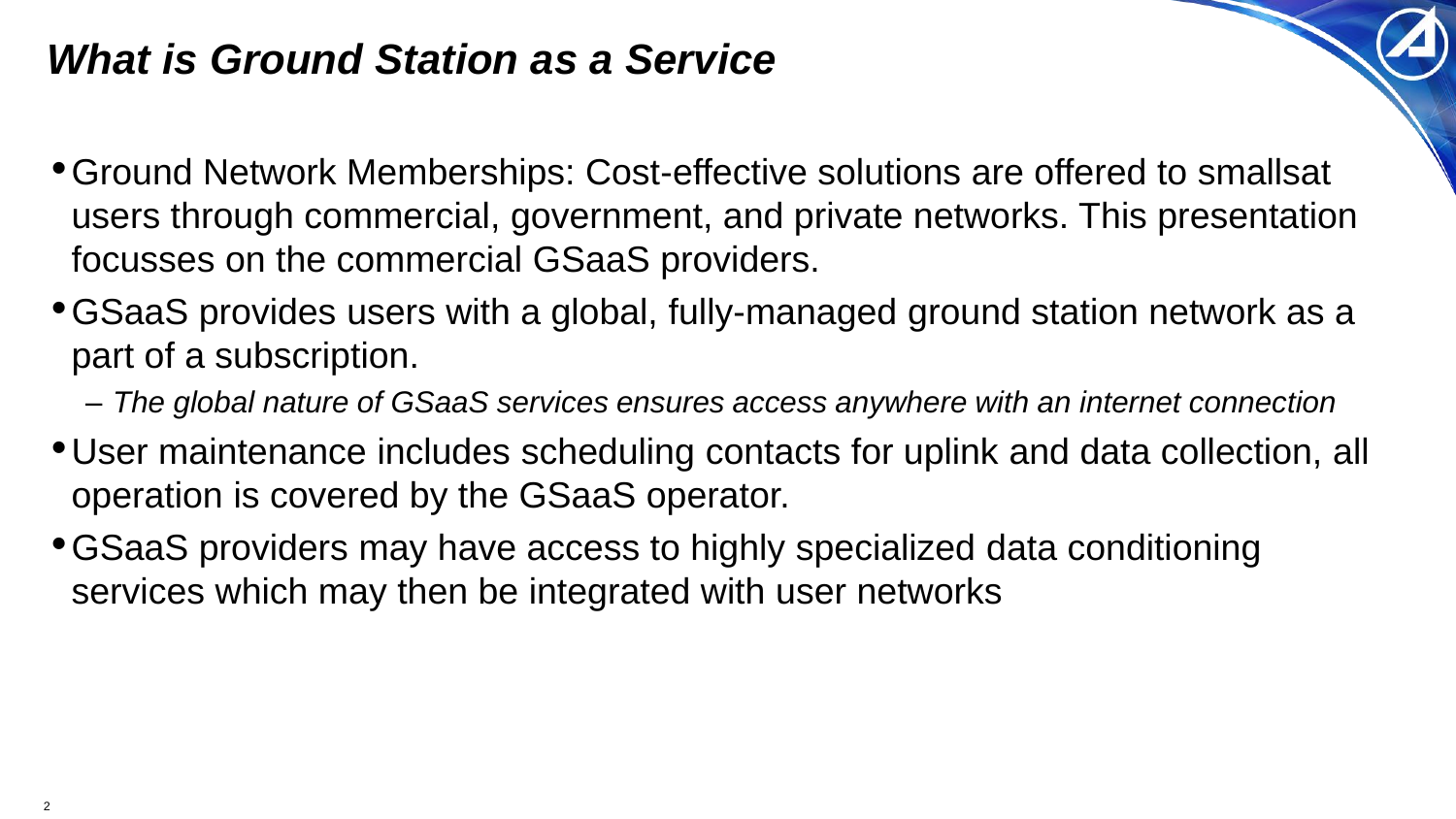## *Capabilities*

- GSaaS providers maintain worldwide networks of ground terminals, including locations which maximize coverage for every orbital regime
- GSaaS providers cover all of the allocated satellite uplink and downlink bands commonly used today
	- *For uplinks; UHF, S/Ku/Ka-bands are most commonly available.*
	- *For downlinks; UHF, S/X/Ku/Ka-bands are most commonly available.*
- GSaaS providers have multiple apertures at each site, with the RF front ends necessary to handle the different combinations of bands
- GSaaS providers have maintenance personnel either on-site or on-call to remedy any ground anomalies
- GSaaS providers offer automated schedule deconfliction to maximize aperture use across their systems
	- *For users with "premium" service contracts, you will be scheduled more often*
	- *RF interference is significantly reduced among users of a given GSaaS services when coordinated to prevent conflicts.*
- Laser communications in GSaaS not yet widely available from multiple vendors.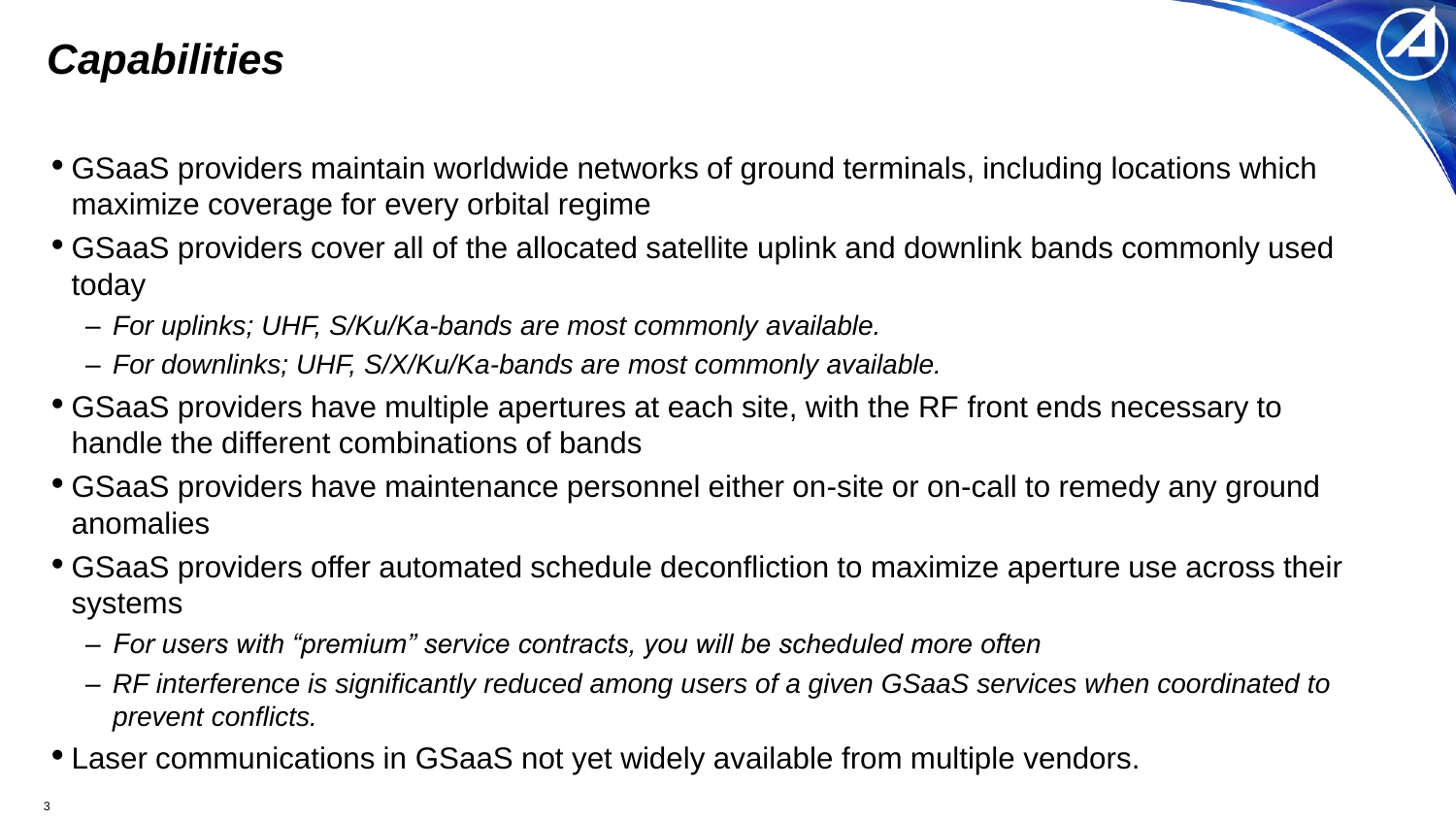# *Security*

- •Cybersecurity is a primary concern for GSaaS users
	- *It is best practice to at a minimum protect all smallsat command uplinks with encryption compliant with Level 1 of the Federal Information Process Standard (FIPS) 140-2. Encryption should also be placed on all telemetry, tracking, and command communications.*
- •GSaaS providers may offer a full suite of security services and considerations including
	- *Virtual Private Network (VPN) access*
	- *Encryption services via Application Programming Interfaces (APIs)*
	- *Advanced Identity Access Management (IdAM) with multifactor authentication.*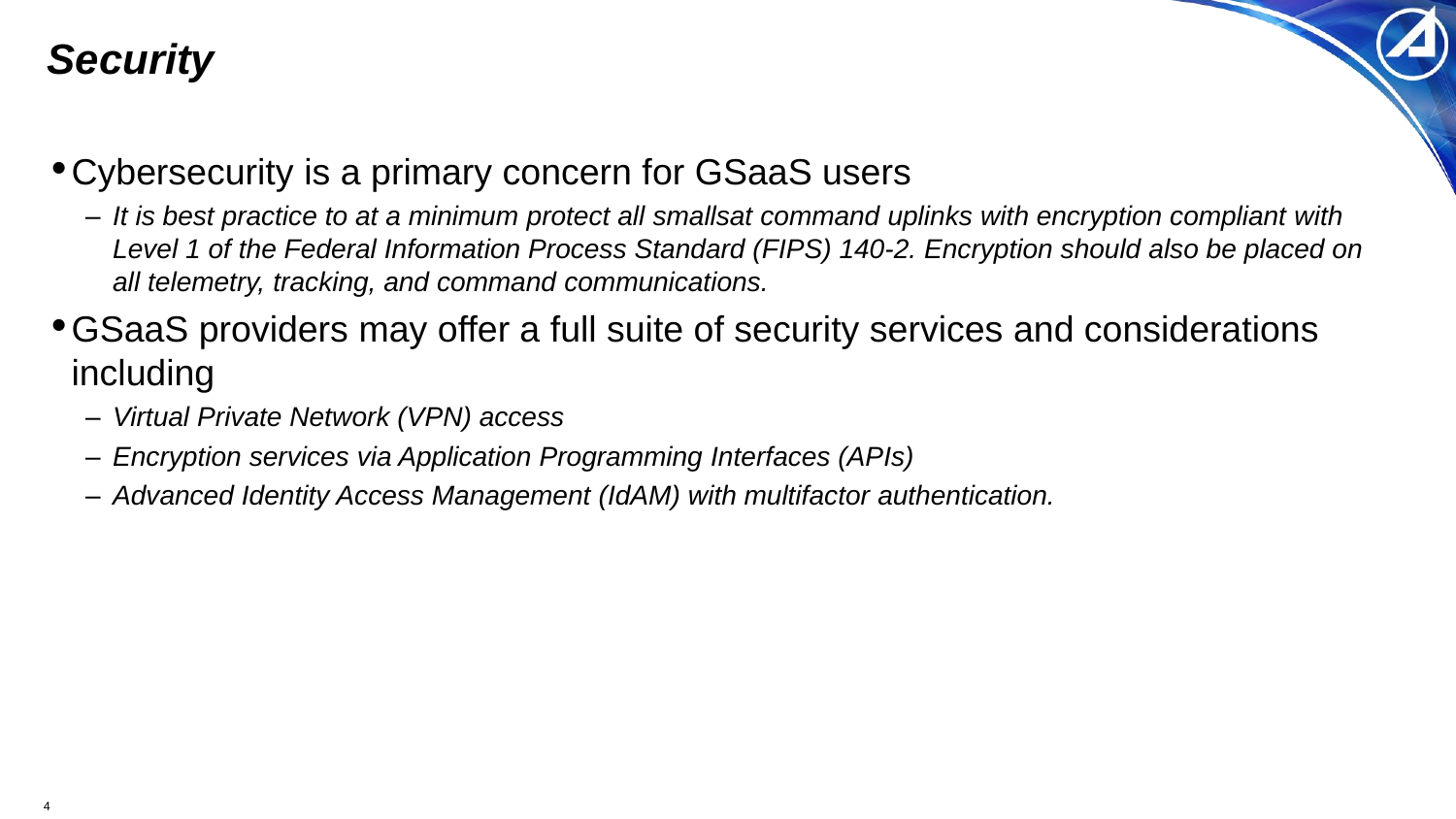## *Payment and Subscription Structure*

### •Pay-As-You-Go

- *Must subscribe to the service*
- *Provides access to cloud resources and antenna scheduling*
- *Cost is calculated based off minutes used to receive data from the satellite pass or time to transmit*
- *Generally includes transportation and storage of data*
- *Data processing services may be available*
- *Allows the user to control the collection and ingestion of data*
- *Allows the user to send commands to the satellite*

#### •Unlimited Use

- *Provides all of the functionality of Pay-As-You-Go on a highly available schedule*
- *May include exclusive concierge services and priority scheduling*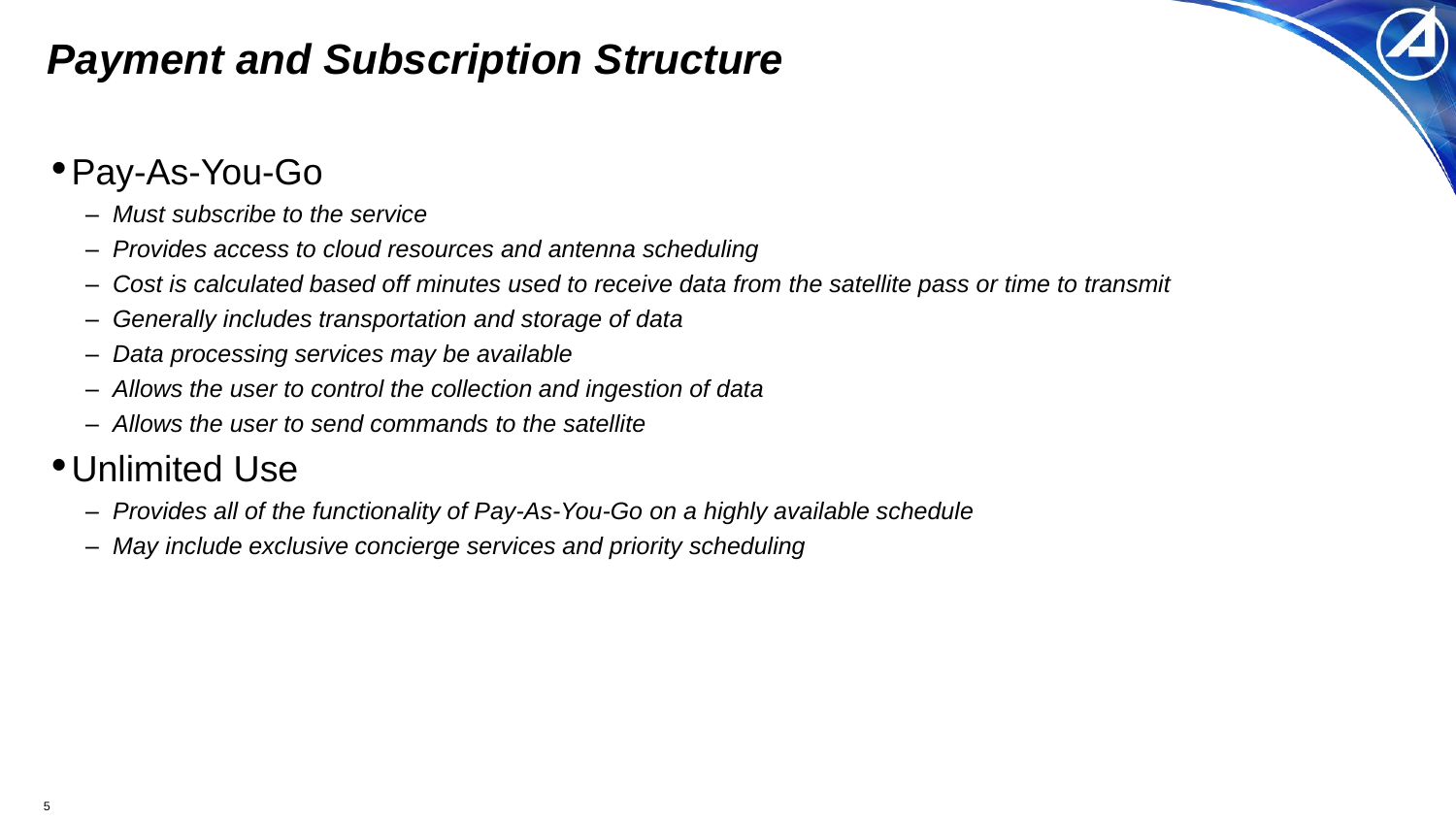### *Future Directions*

- Future evolution of GSaaS are enhancements to the following elements:
	- *More ground terminals in more locations, more supported frequency bands, more automation and data processing, more cybersecurity & crypto*
- These enhancements are enabled by maturation of new technologies; hardware and software
- Long term goal is an "always on" CONOPs, where a smallsat could downlink any time over it's orbit
	- *The oceans will prevent a 100% solution, but proliferated ground terminals are the goal*
- As more GSaaS operators come online, market may saturate driving down pricing
	- *This depends heavily on if smallsats maintain current hegemony over inexpensive access to space*
- Several private constellations such as Planet, Spire, SpaceX One Web, etc. have their own networks. Many but not all of these antennas are co-located with some of the GSaaS sites mentioned. Avoiding interference with them, if using common frequencies, and co-location are important considerations, especially as this issue will continue to increase as all parties build more ground stations.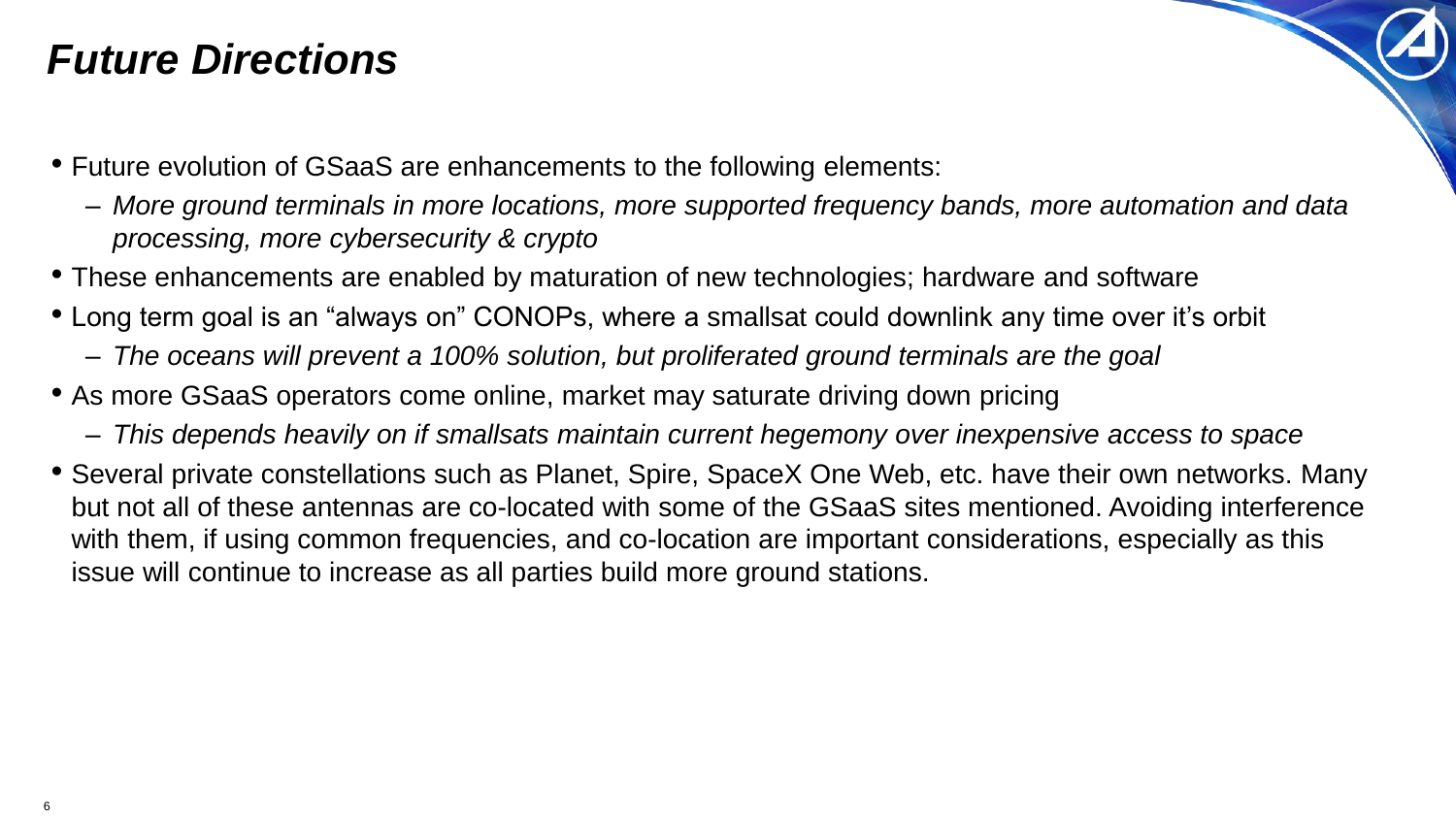### *GSaaS Providers*

The following is a not exhaustive list of current and future GSaaS providers.

| <b>Company</b>                   | <b>Website</b>               |
|----------------------------------|------------------------------|
| <b>RBC Signals</b>               | https://rbcsignals.com/      |
| <b>ATLAS Space Operations</b>    | https://atlasground.com/     |
| <b>Viasat</b>                    | https://www.viasat.com       |
| <b>Swedish Space Corporation</b> | https://sscspace.com/        |
| <b>KSAT</b>                      | https://www.ksat.no/         |
| <b>Amazon Web Services</b>       | https://aws.amazon.com/      |
| <b>Azure Orbital</b>             | https://azure.microsoft.com/ |
| Infostellar                      | https://infostellar.net/     |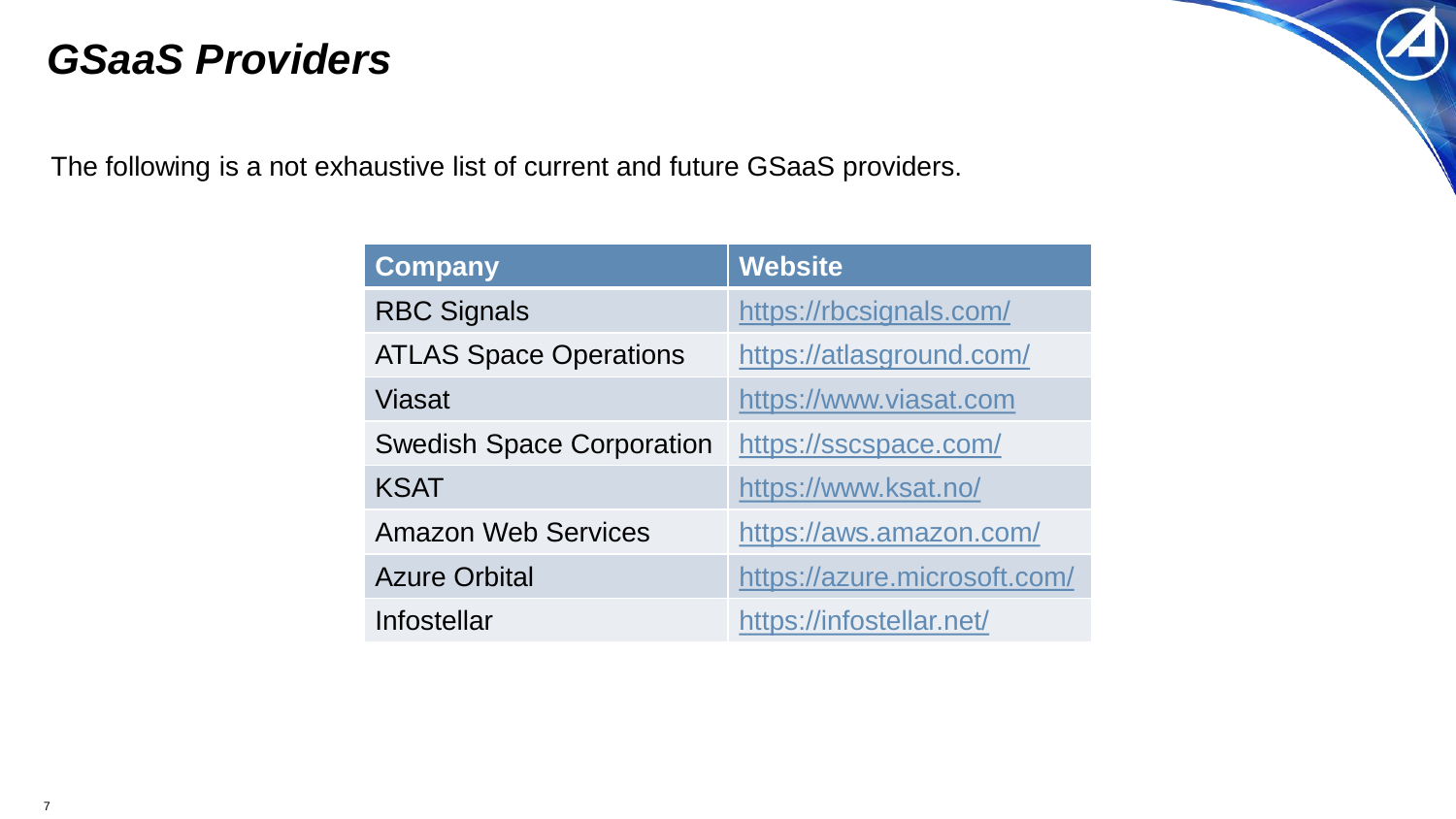### *Key Takeaways*

- •Most Government satellite systems have developed and maintained purposebuilt ground systems in the past. In many cases the ground systems were acquired as part of the satellite acquisition.
- •With the rise of smallsats, given their low cost and short timelines, the proposition of developing a ground system along with it loses appeal. This has given the opportunity for commercial entities to offer Ground Stations as a Service.
- •This option can provide a tailored ground system solution given the requirements of a smallsat.